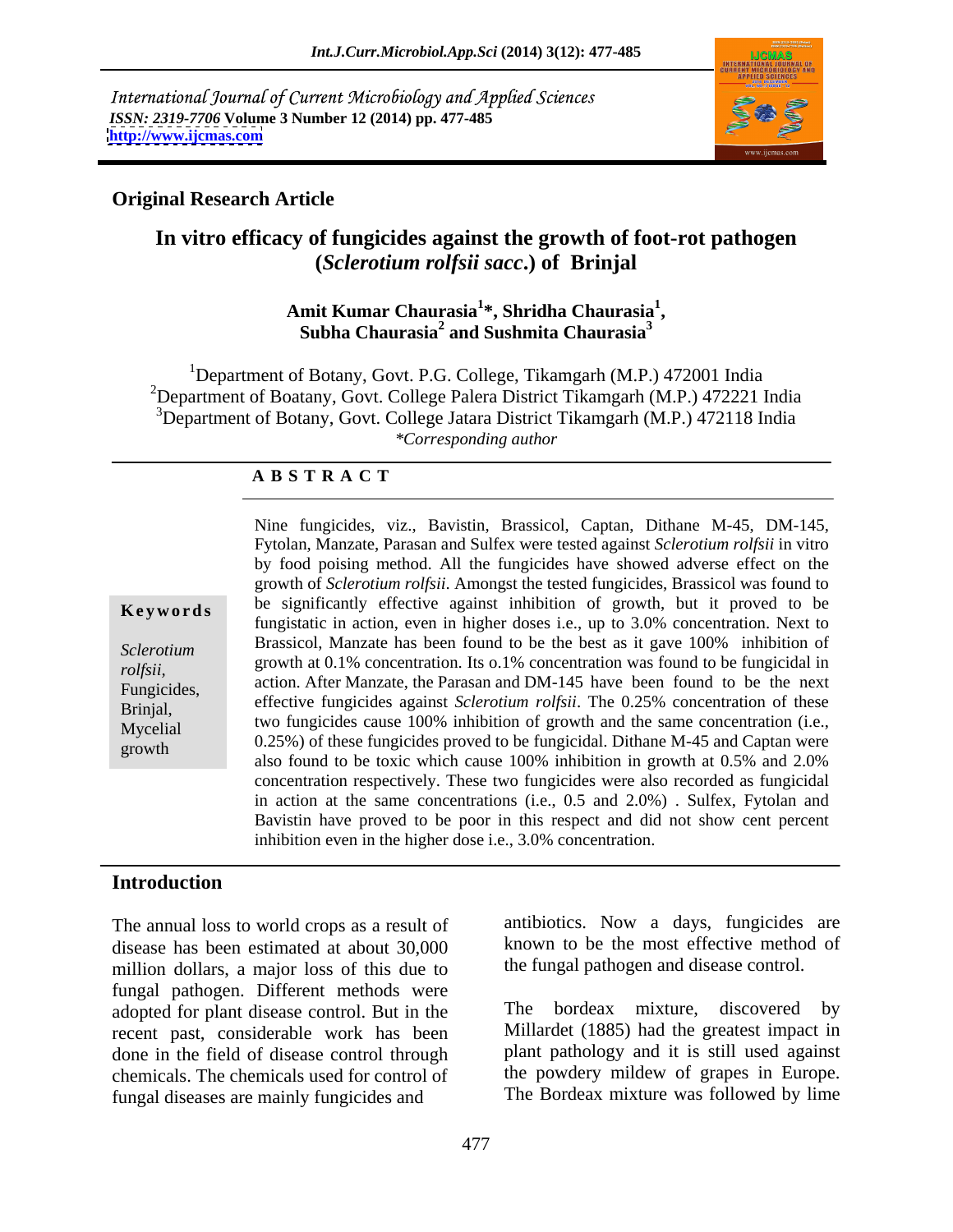sulphur, formalin, Copper carbonate dust which has been used against plant diseases up to 1913. organic fungicides  $-$  Chloronil, Thiram, Diclone have been developed in the mycelial growth in vitro and identify the mid – 1930 onwards. Captan, the most concentration of fungicide having fungicidal effective fungicides, was developed only two decades ago. Many groups of chemical compounds are now available for plant disease control. These include heterocyclic nitrogenous compounds, quinines, phenols and antibiotics.

There is an increasing interest in isolated from infected foot region of chemotherapy of plants, the systematic *solanum melongena* plant on potato dextrose fungicides are of different interest. In April 1966, a significant development in the field stock cultures were maintained by periodic of fungicides took place when Von transfer and stored in the refrigerator at 4° C Schmeling and Kulka (1966) published a paper on systemic fungicidal activity of 1, 4  $-$  oxathiin derivatives. To the end of 1968, only eight fungicides, besides antibiotics have been known but now about 40 systamic fungicides have been produced by different<br>The following nine fungicides were

fungicides used for plant disease control (Punja et.al., 1982; Padule et.al., 1983; Gisi et.al., 1985; Mahaling and Anahosur, 1998; Mueller et. al., 2002; Bradley et.al., 2006; Gondal et.al. 2012; Maheshwari and Hare, 2. Brassicol 2013; Aujla et.al., 2013; Hoque et.al., 2014; Amrutha et.al., 2014). Khan et.al., 1995; 3. Captan Alam et.al., 2004; Sharma, 2006; Kopacki and Wagner, 2006; Yaqub and Shahzad, 2006; Nisa et.al., 2011; Sahi et.al., 2012; **4. Dithane M-45** Jalander and Gachande, 2013; Parveen et.al.,  $\frac{78\%}{78\%}$  manganese ethylene 2013; Nath et.al., 2013; Mahamadi and Rajaei, 2013; Rahman et.al., 2013 have 5. DM - 145 studied the efficacy of different systemic Mancozeb 75% and adjuvents 25% and non systemic fungicides against various **6. Fytolan** plant pathogens like *Fusariun*, *Alternaria, Phytophthora, Sclerotium* etc.

On the basis of above information in the 8. Parasan present investigation, nine fungicides were evaluated for their efficacy against

*Sclerotium rolfsii* in vitro. The aim of the present study was to compare the effect of some fungicides on *Sclerotium rolfsii* properties.

### **Materials and Methods**

### **Isolation of Pathogen**

The pure cultures of *Sclerotium rolfsii* was agar medium. (Chaurasia et.al., 2014 a). The for further studies. (Chaurasia, 2000; Chaurasia et.al., 2013).

#### **In vitro efficacy of fungicides against** *Sclerotium rolfsii*

companies (Vyas, 1983). evalulated for their efficacy on mycilial There are enormous literature available on the poisoning technique (Schemitz, 1930; The following nine fungicides growth of *Sclerotium rolfsii* by food poisoning technique (Schemitz, 1930; Chaurasia, 2014b):

**1. Bavistin**

Methyl-2-banzimidazolecarbamate

- **2. Brassicol** 75% pentachloronitro-benzene
- **3. Captan** N-trichloromethylmercapto-4 cyclohexene 1, 2-dicarboximide
- **4. Dithane M-45** 78% manganese ethylene bisdithiocarbamaate bisdithiocarbamaate
- **5. DM 145** Mancozeb 75% and adjuvents 25%
- **6. Fytolan** 88% Copper as copper oxychloride
- **7. Manzate** Mancozeb 75% WP.
- **8. Parasan** Phenyl mercury acetate 1% Hg.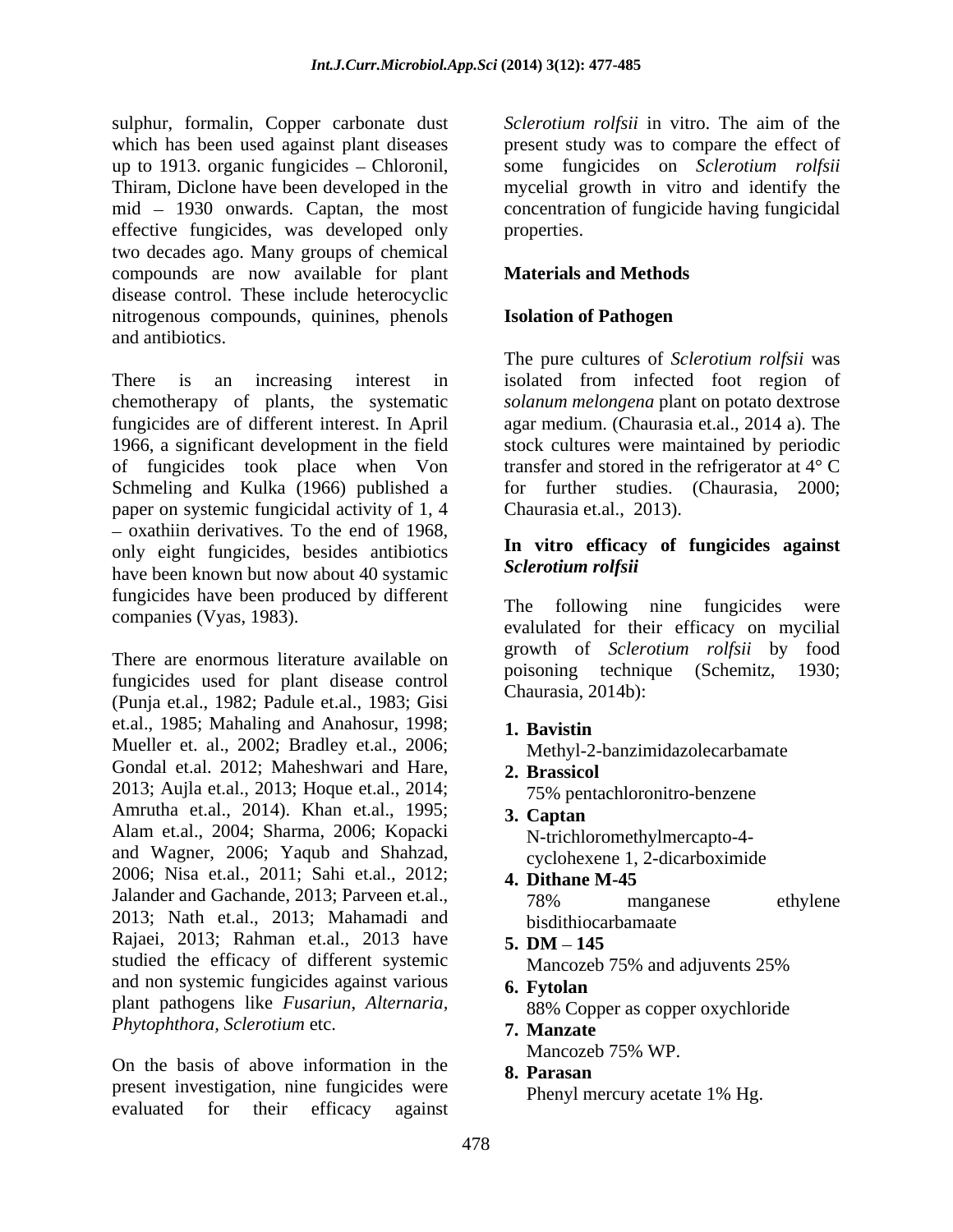0.25, 0.5, 1.0, 1.5, 2.0, 2.5 and 3.0% were

Potato dextrose agar medium was poured inoculated asceptically by placing the 8.0 radial growth of pathogen, in each set was calculated by the equation given by Vincent, of Brassicol against Sclerotium rolfsii. 1927 and Chaurasia et.al., 2014 b.

$$
I = \frac{(C-T)}{C} \times 100
$$

- 
- 
- 

concentration of fungicide was fungistatic or significantly found to effective and 72.56% from those petridishes showing no growth

#### **9. Sulfex** 80% sulphar **Results and Discussion** after 72 hours of incubation. **Results and Discussion**

The effect of above nine fungicides each The result obtained during the present with ten concentrations i.e., 0.025, 0.05, 0.1, investigation are presented in Table 1 and 2. tried against *Sclerotium rolfsii*. Solutions of growth of *Sclerotium rolfsii* was adversely measured quantity of fungicides, prepared in affected by the fungicides. The effective sterile distilled water, then was added into fungicides, probably may act as antifungal sterile melted Potato dextrose agar to get the agent and impacts its poisoning effect on concentrations of 0.025, 0.05, 0.1, 0.25, 0.5, metabolic process of pathogen, therefore, 1.0, 1.5, 2.0, 2.5 and 3.0% in the medium. the growth of the pathogen might be Approximately 20 ml of poisoned melted fungicides, Brassicol proved to be the most into each sterilized petridish. After 100% inhibition in radial growth was solidification, each petridish was recorded even in a very low concentration, mm diameter of inoculum in the center. The been found to be significantly effective and Potato dextrose medium without the 100% inhibition in radial growth was addition of fungicide was considered as recorded above 0.05% i.e., at 0.1 per cent control. Each set was run in triplicates. The concentration. The results obtained with measured after 72 hours of incubation and of Chauhan (1977) and Richhariya (1984), the per cent inhibition over control was also who has also reported significant response **(C T)** investigators have also recommended the **I** =  $\rightarrow \textbf{x}$  **100** use of Brassicol against *Sclerotium rolfsii* on **C C C Peanut** and other ornamental and vegetable Where, Chambridge Crops. Rahman et.al., (2013) found I = Per cent of inhibition fungicide against *pestalotia palmarum*. C = Average Growth of *Sclerotium rolfsii* in control Petridishes. to be the next effective fungicides against T = Average Growth of *Sclerotium rolfsii* in each fungicide treated Petridishes in radial growth was recorded at 0.25 per In order to study whether the effective i.e., 0.025 per cent of this fungicide was so fungicideal in action to the pathogen, after inhibition in radial growth was recorded 72 hours of incubation, the inoculum disc over control. DM-145 was also found to be has been transferred to fresh potato dextrose concentration but at lower concentration i.e., agar medium and the results were recorded 0.025% of this fungicide have a less toxic From the results, it is clear that the radial adversely affected. Amongst the tested effective against *Sclerotium rolfsii* in which i.e., 0.025%. Next to Brassicol, Manzate has Brassicol are in correlated with the findings of Brassicol against *Sclerotium rolfsii*. Gould (1954) Cooper (1956), Aycock (1959), Harrison (1959) and many other crops. Rahman et.al., (2013) found mancozeb (Manzate) as the most effective fungicide against *pestalotia palmarum*. After Manzate, the Parasan has been found *Sclerotium rolfsii* in which 100% inhibition cent concentration. The lower concentration significantly found to effective and 72.56% toxic like Parasan at 0.25 per cent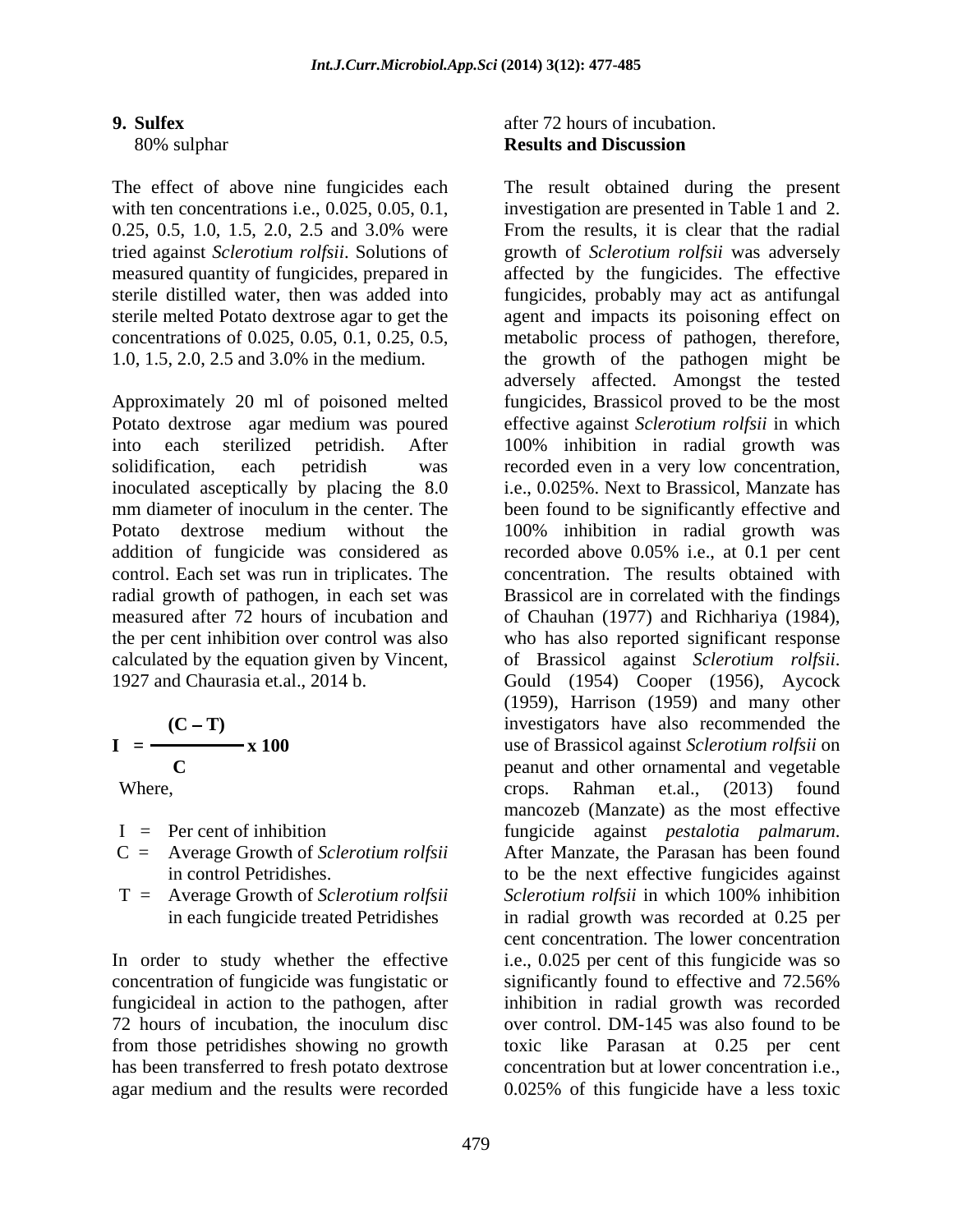effect in comparision to Parasan. The 0.5% concentration of Dithane M-45 and 2.0% concentration of Captan were also found to be most toxic, where 100% inhibition in The results of fungistatic and fungicidal radial growth was recorded. Ohazurik (1996), Yaqub and Shahzad (2006) have also found some systemic fungicides inhibition in radial growth was due to including Dithane M-45 to be effective fungicidal or fungistatic action of against *Sclerotium rolfsii*. Gupta et.al. (1983) and Mustika et.al. (1984) have also was transferred in to fresh agar only in those reported Dithane M-45 significantly reduced the conidial germination and growth of inhibition over control. Thus Brassicol, *Alternaria alterneta* and *Fusarium*  Captan, Dithan M-45, DM-145, Manzate *oxysporum* respectively. Alam et.al., (2000) and Parasan were tested for their fangistatic reported the efficacy of fungicides on the inhibition of *Bipolaris sorokiniana* and immersion. Alam et.al., (1999) reported the immersed for 5 to 30 minutes at 500 to 2500 (i.e., at 0.1% concentration), therefore 0.1% inhibition in the radial growth gradually concentrations and cent per cent (i.e., 100%) fungicidal in action at 0.25% concentration.

Therefore, it is clear that Sulfex, Fytolan and Bavistin have poor inhibitory effect on the radial growth of pathogen as compared to fact that the test pathogen might have brownish sclerotia that can survive in soil biological and chemical degradation due to

the presence of melanin in the outer membrane (Cheit, 1975).

action of various fungicides are presented in Table 2. In order to find out whether the fungicidal or fungistatic action of fungicides, after 72 hours the inoculum disc cases of fugicides which showed the 100% or fungicidal in action.

found Dithane M-45 was the most effective In case of Brassicol only, in all the taken fungicides. They stated that at 500 to 2500 concentration, it was found that the growth ppm and 1/10 to 1/1000 ml concentrations of pathogen has started around the were most effective after 5 to 30 minutes transferred inoculum in fresh agar medium. growth inhibition (in vitro) of chilli fruit rot fangistatic in action even in high dose of pathogen *Alternaria tenuis* and found that fungicide i.e. 3.0% concentration. In case of Dithane M-45 proved to be the most Manzate, the mycelium of inoculum disc did effective against *Alternaria tenuis* when not survive even at very low concentration ppm concentrations. Sulfex, Fytolan and of Manzate proved to be fungicidal in action Bavistin were also effective but the and below this concentration Manzate was increased with the increase in the and DM-145 have been found to be inhibition could not be recorded up to 3.0% Dithane M-45 and Captan have been found concentration (plate 1). to be fungicidal in action at 0.5 and 2.0% From this results, it is clear that Brassicol is (i.e., at 0.1% concentration), therefore 0.1% found to be fungistatic in action. Parasan fungicidal in action at 0.25% concentration. Dithane M-45 and Captan have been found concentration respectively and thus, fugus inoculum did not survive.

other tested fungicides. This may be due to Brassicol was found to be significantly developed some resistance towards these low concentration (i.e., 0.025%) of Brassicol fungicides. Richhariya (1984) also reported could cause 100% inhibition of growth but poor response of Sulfex, Fytolan and up to 3.0% concentration of it proved to be Bavistin against tomato foot-rot pathogen fungistatic in action. Next to Brassicol, *Sclerotium rolfsii*. *Sclerotium rolfsii* forms Manzate has been found to be the best as it for long period frequrently tolerating concentration its 0.1% concentration was On the whole, it can be concluded that effective against *Sclerotium rolfsii*. The very gave 100% inhibition of growth at 0.1% found to be fungicidal.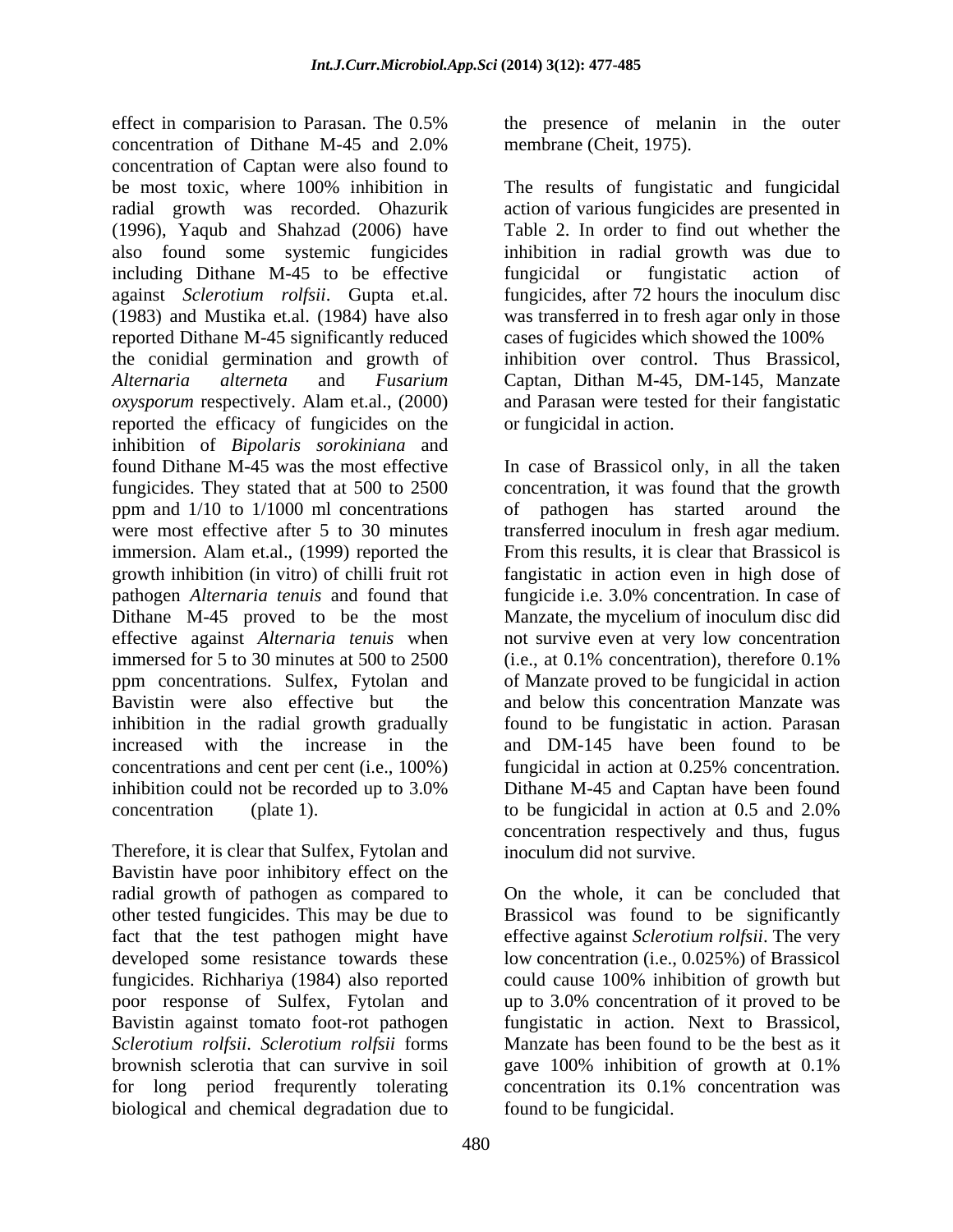| Fungicide             | Radial Growth in mm <sup>*</sup> |          |          |          |          |          |          |          |                 |          |  |
|-----------------------|----------------------------------|----------|----------|----------|----------|----------|----------|----------|-----------------|----------|--|
|                       | Concentration [%]                |          |          |          |          |          |          |          |                 |          |  |
|                       | 0.025                            | 0.05     | 0.1      | 0.25     | 0.5      | 330      | 1.5      | 20       | 2.5             | 3.0      |  |
| Baststin              | 80.2                             | 78.5     | 74.3     | 66.0     | 52.4     | 37.0     | 33.2     | 30.0     | 20.5            | 20.1     |  |
|                       | (2.19)                           | (4.26)   | (9.39)   | (19.51)  | (36.09)  | (54.87)  | (59.51)  | (62.68)  | (65.24)         | (68, 17) |  |
| <b>Brassicol</b>      | 00.0                             | 00.0     | 00.0     | 00.0     | 00.0     | 00.0     | 00.0     | 00.0     | 0.00            | 0.01     |  |
|                       | (100.00)                         | (100,00) | (100,00) | (100.00) | (100.00) | (100.00) | (100.00) | (100.00) | (100,00)        | (100.00) |  |
| Captan                | 78.3                             | 68.5     | 52.1     | 28.5     | 10.0     | 5.8      | 3.0      | 00.0     | 00.01           | 0.01     |  |
|                       | (4.51)                           | (16.46)  | (36.46)  | (65.24)  | (67.80)  | (92.92)  | (96.34)  | (100.00) | (100.00)        | (100.00) |  |
| <b>Ditione N - 45</b> | 50.8                             | 42.0     | 30.0     | 16.0     | 00.0     | 00.0     | 00.0     | 00.0     | CO.0            | 00.0     |  |
|                       | (38.04)                          | (48.78)  | (63,41)  | (00.48)  | (100.00) | (100.00) | (100.00) | (100.00) | (100.00)        | (100.00) |  |
| <b>DIN 145</b>        | 78.0                             | 61.5     | 32.4     | 00.0     | 00.0     | 00.0     | 000      | 00.0     | 000             | 00.0     |  |
|                       | (4.87)                           | (25.00)  | (60.48)  | (100.00) | (100.00) | (100.00) | (100.00) | (100.00) | (100.00)        | (100.00) |  |
| <b>Fylatan</b>        | 80.0                             | 78.5     | 74.3     | 62.0     | 42.1     | 27.0     | 203      | 16.5     | 12.2            | 5.0      |  |
|                       | (2.43)                           | (4.26)   | (9.39)   | (24.39)  | (48.65)  | (67.07)  | (75.24)  | (79.87)  | (85, 12)        | (90.24)  |  |
| <b>Manzate</b>        | 68.5                             | 52.2     | 00.0     | 00.0     | 00.0     | 00.0     | 00.0     | 00.0     | CO <sub>i</sub> | 00.0     |  |
|                       | (16.46)                          | (36.34)  | (100.00) | (100.00) | (100.00) | (100.00) | (100.00) | (100.00) | (100.00)        | (100.00) |  |
| Parasan               | 22.5                             | 16.3     | 82       | 00.0     | 00.0     | 00.0     | 000      | 00.0     | 0.0             | 00.0     |  |
|                       | (72.56)                          | (80.12)  | (90.00)  | (100.00) | (100.00) | (100.00) | (100.00) | (100.00) | (100.00)        | (100.00) |  |
| <b>Sullex</b>         | 45.5                             | 34.2     | 26.2     | 22.0.    | 19.5     | 15.0     | 11.0     | 85       | 73              | 62       |  |
|                       | (44.51)                          | (58.29)  | (63.04)  | (73.17)  | (76.21)  | (81.70)  | (86.58)  | (89.63)  | (91.09)         | (92.43)  |  |
| <b>Control</b>        | 82.0                             |          |          |          |          |          |          |          |                 |          |  |
| <b>(No Fungicide)</b> | (0.00)                           |          |          |          |          |          |          |          |                 |          |  |

## **Table.1** Effect of different concentrations of various fungicides on the growth of *Sclerotium rolfsii*

\* After deducting the inoculum disc of 8.0 mm diameter

The data given in the brackets show per cent inhibition over control

**Table.2** Fungicidal and fungistatic action of fungicides against *Sclerotium rolfsii*

| <b>Fungicide</b>    | <b>Concentration (%)</b> |           |                              |           |           |     |     |     |                |           |
|---------------------|--------------------------|-----------|------------------------------|-----------|-----------|-----|-----|-----|----------------|-----------|
|                     | 0.025                    | 0.05      | 0.1                          | 0.25      | 0.5       | 1.0 | 1.5 | 2.0 | 2.5            | 3.0       |
| <b>Brassicol</b>    | $\ddot{}$                | $\ddot{}$ | $+$                          | $+$       | $\ddot{}$ | $+$ | +   | $+$ | $+$            | $\ddot{}$ |
| <b>Captan</b>       | $\ddot{}$                | +         | $+$                          | $+$       | $+$       | $+$ | $+$ | -   |                |           |
| <b>Dithane M-45</b> | $\ddot{}$                | $\ddot{}$ | $+$                          | $\ddot{}$ |           |     |     | -   |                |           |
| DM-145              | $+$                      | $\ddot{}$ | $+$                          |           |           |     |     |     |                |           |
| <b>Manzate</b>      | $+$                      | $\ddot{}$ | $\qquad \qquad \blacksquare$ | -         |           |     |     | -   | $\overline{ }$ |           |
| <b>Parasan</b>      | $\ddot{}$                | $\ddot{}$ | $+$                          |           |           |     |     |     | ۰              |           |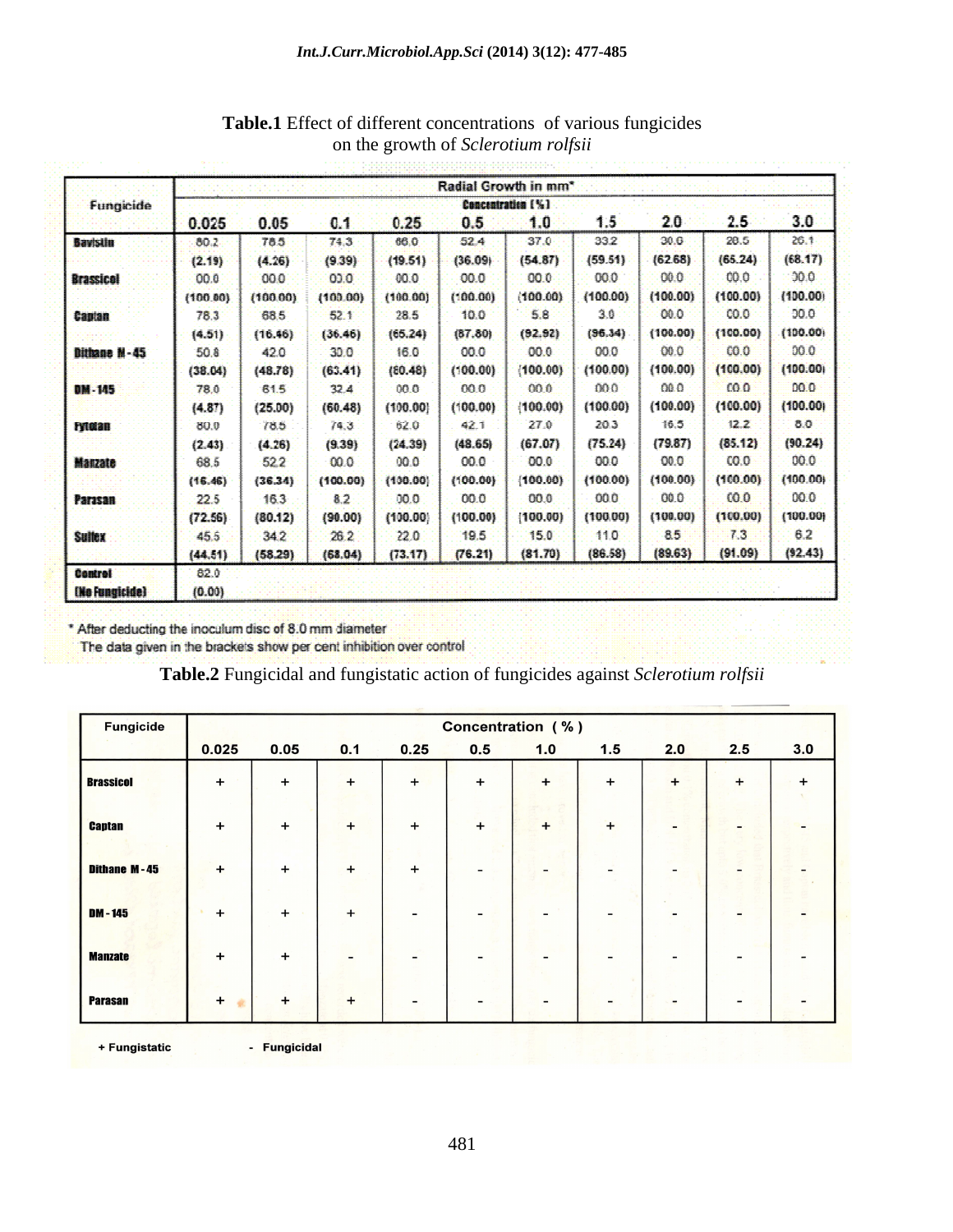

**Plate.1** Showing the effect of different concentrations of Fytolan on the growth of *Sclerotium rolfsii* (After 72 hours of inoculation)

After Manzate, the Parasan and DM-145 which 100% inhibition was recorded also have been found to be the next effective fungicides against *Sclerotium rolfsii*. The 0.25% concentration of these two Brassicol  $(0.025%)$  Manzate  $(0.1%)$  > fungicides cause  $100\%$  inhibition of Parasan  $(0.25\%)$  >DM-145  $(0.25\%)$  > growth and the same concentration (i.e., 0.025%) of these fungicides proved to be Sulfex, Fytolan and Bavistin were proved fungicidal Dithane M-45 and Captan were to be poor and did not show cent per cent also found to be toxic which cause 100% inhibition in radial growth at 0.5% and 2.0% concentration respectively. These two fungicides were also recorded as All the above six fungicides in which fungicidal in action at the same 100% inhibition was recorded were tested concentration. Sulfex, Fytolan and for their fungicidal or fungistatic in action Bavistin have proved to be poor in this respect. Parasan at 0.25% and DM-145 at 0.25%,

On the whole it can be concluded that have been found to be fungicidal in action amongst tested fungicides, only six and showing toxic effect which killed the fungicides were found to be more effective buttogen Sclerotium rolfsii. Only in which 100% inhibition was recorded. Brassicol was found to be fungistatic in The relative degree of their effectiveness action, in all the taken concentrations from

which 100% inhibition was recorded also given in brackets :

Parasan  $(0.25\%) > DM-145$   $(0.25\%)$ Dithane M-45  $(0.5\%) > \text{Captan}(2.0\%)$ inhibition even in their higer dose i.e., 3.0% concentration.

are as follows and the concentration in 0.025% to 3.0%. In the light of presentat various concentration. Manzate at 0.1%, Parasan at 0.25% and DM-145 at 0.25%, Dithane M-45 at 0.5% and Captan at 2.0% pathogen *Sclerotium rolfsii*. Only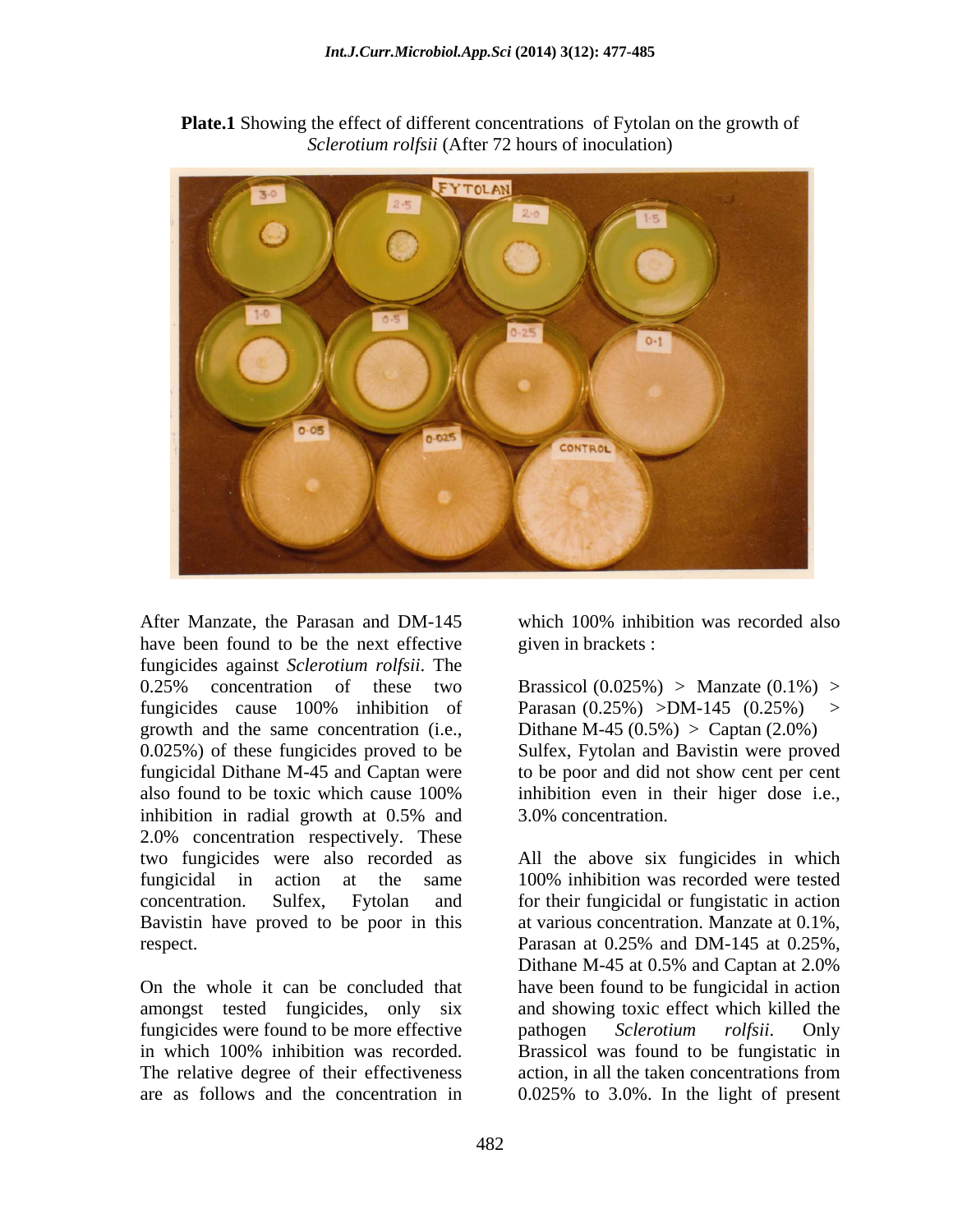investigation, fungicides like Brassicol, Manzate, Parasan, DM-145, Dithane M-45 and Captan may be of practical importance  $28(2): 171-173$ in control of foot-rot disease of brinjal Aycock, R. (1959). Soil treatments for incited by *Sclerotium rolfsii* which however requires field investigation.

Authors are grateful to Prof. S.P. Dubey, Head of Botany Department, Govt. P.G.<br>
College Tikamgarh, M.P. for providing stem rot of canola. Plant Disease. 90 College Tikamgarh, M.P. for providing stem rot of can<br>laboratory facilities and to Dr S C (9):1129-1134 laboratory facilities and to Dr. S.C. Chaurasia for encouragement. Chauhan, L.S. (1977). In vitro studies on

- Alam, S.; Akhter, N.; Begum, M. and Chaurasia, Amit Kumar; Chaurasia,
- Alam, S.; Banu, M.S.; Mahal, F. (1999). Asiat Soc. Bangladesh Sci. 25 : 211-
- Alam, S.; Raflqul, Islam, M.R.; Sarkar, H.S. C.<br>M.A.: Alam, M.S.: Han. Kee Don: pp 82 M.A.; Alam, M.S.; Han, Kee Don; effect of plant extract, urin, fertilizers
- Amrutha Gayathri, D; Krishna Rao, V. and Rajeshwari, B. (2014). In vitro and in Life Science. 3(2): 73-84 Journal of Current Research 6(1) :
- Thind, T.S. (2013). Efficacy of some new fungicides in controlling purple

blotch of onion under Punjab conditions. Plant Disease Research 28(2) : 171-173

- control of *Sclerotium rolfsii* in Dutch Iris. Pl. Dis. Reptr. 43 : 283-286
- **Acknowledgements** Henson, R.A.; Hanson, B.K.; Mckay, Bradley, C.A.; Lamey, H.A.; Endres, G.J.; K.R.; Halvorson, M.; Legare, D.G. and Porter, P.M. (2006). Efficacy of fungicides for control of *Sclerotinia* stem rot of canola. Plant Disease. 90 (9) : 1129-1134
- **References** *Sclerotium rolfsii*. J.N.K.V.V. Res. the effect of certain fungicides on Jour. 112(1-4) : 131-132
	- Alam, M.S. (2000). Effect of fungicides and plant extracts on the Chaurasia, Sushmita (2014 b). inhibition of *Bipolaris sorokiniana* Sacc. Rajshahi Univ. Stud. Part-B J. Sclerotium rolfsii causing foot-rot of Sci. 28 : 15-23 brinjal. Journal of Microbiology 3(1) : Chaurasia, Amit Kumar; Shridha; Chaurasia, Shubha and Chaurasia, Sushmita (2014 b). Efficacy of antibiotics against *Sclerotium rolfsii* causing foot-rot of 1-4
	- Growth inhibition (in vitro) of chilli Chaurasia, Shridha (2000). Studies on fruit rot pathogen *Alternaria tenuis*. J. 216 *melongena* Linn.) M.Sc. Thesis, Dr. *Sclerotium rolfsii* Sacc. causing footrot disease of brinjal (*Solanum*  H.S. Gour Univ. Sagar (M.P.) India. pp 82
	- Shim, Jee Ouk; Lee, Tae Soo and Lee, Chaurasia, Shridha; Chaurasia, Amit Min Woong (2004). In vitro inhibition Kumar; Chaurasia, Shubha and and fungicides on stem rot pathogen affecting the growth and sclerotial of *Sclerotium rolfsii*. Mycobiology 32(3) : 128-133 causing foot-rot of brinjal. Indian Shridha; Chaurasia, Kumar; Chaurasia, Shubha and Chaurasia, Sushmita (2013). Factors affecting the growth and sclerotial production in *Sclerotium rolfsii* Journal of Fundamental and Applied Life Science. 3(2) : 73-84
- vivo evaluation of botanicals, Chaurasia, Shridha; Chaurasia, Amit bioagents and fungicides against leaf Kumar; Chaurasia, Shubha and spot of safflower. International Chaurasia, Sushmita (2014a). 4497-4499 *rolfsii* causing foot-rot disease of Aujla, I.S.; Amrate, P.K.; Kumar, Pradeep; brinjal (Solanum melongena Linn.). Kumar; Chaurasia, Shubha and Chaurasia, Sushmita (2014a). Pathological studies of *Sclerotium*  brinjal (*Solanum melongena* Linn.). Int. J. of Pharm. Life Sci. 5(1) : 3257- 3264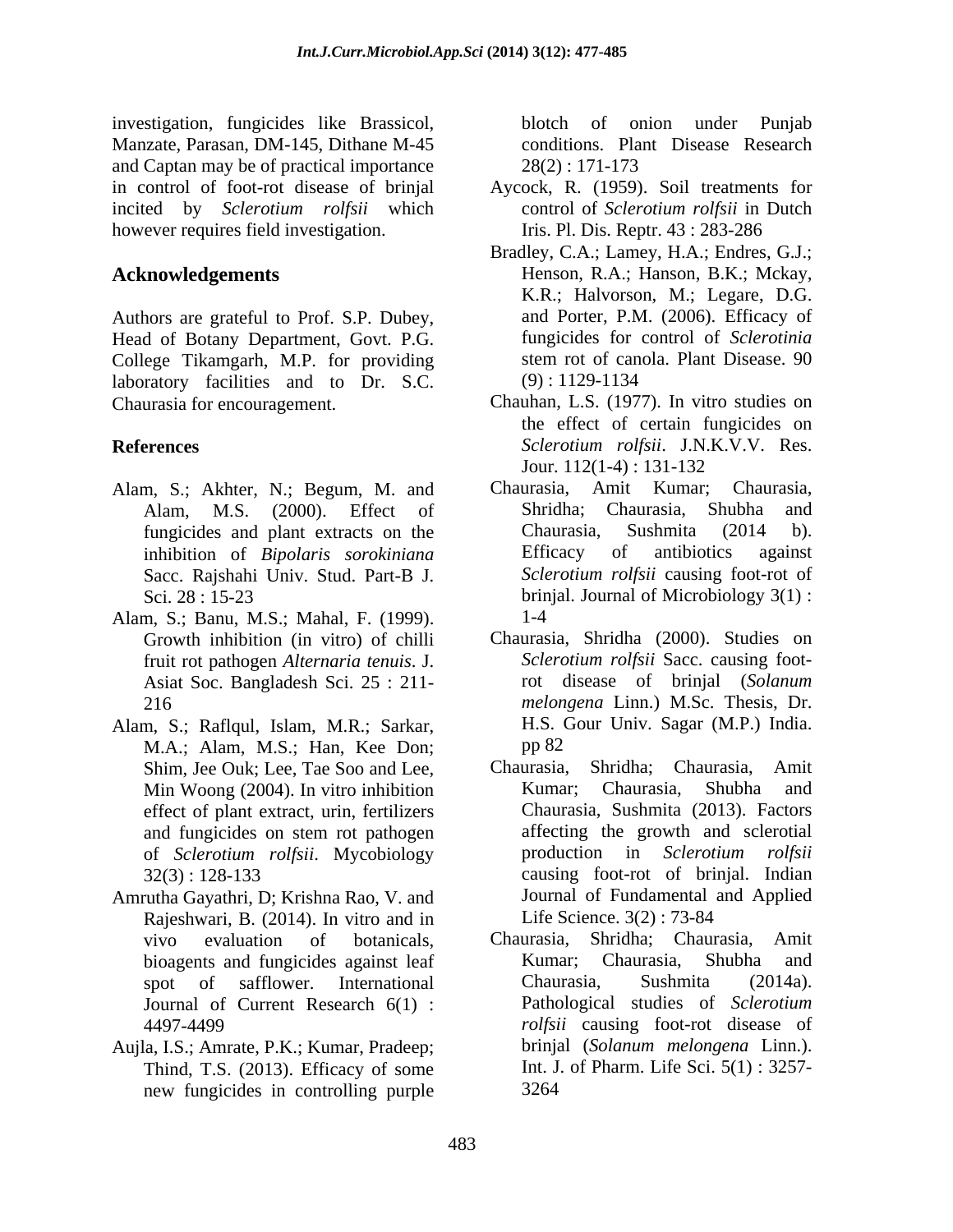- Cheit, I. (1975). Ultrastructural basis of
- Cooper, W.E. (1956). Chemical control of mycelium growth of Fusarium
- Gisi, U.; Binder, H. and Rimbach, E. Transmulture and Tzvelev). Agronomy (1985). Synergistic interactions of action. Transactions of the British
- Gondal, A.S.; Jaz, M.I.; Raiz, K and Khan, A.R. (2012). Effect of different doses
- Gould, C.J. (1954). Control of *Sclerotium rolfsii* in irll bulbs. Phytopathology.
- Pandey, U.B. (1983). Efficacy of 1(4): 341-350
- Harrison, A.L. (1959). Tests with terrocior
- Hoque, M.A.; Hamim, I.; Hoque, M.R.;
- Jalander, V. and Gachande, B.D. (2013). In vitro efficacy of fungicides against banana. Science Research Reporter
- Khan, M.A.; Ahmad, M. and Saeed, M.A. (1984). Control of pepper yellow vitro and the control of the post Industry. 9:37-43

Phytopath. 7(2) : 166-168

- *Sclerotium rolfsii* survival in soil. Kopacki, M. and Wagner, A. (2006). Microbial Ecology 2:194-200 Effect of some fungicides on *Sclerotium rolfsii* in peanuts. *avenaceum* (Fr.) Sace. Pathogenic to Phytopathology 46 "9-10 chrysanthemum (Dendranthema Effect of some fungicides on mycelium growth of *Fusarium*  chrysanthemum (Dendranthema grandiflore Tzvelev). Agronomy Research 4 (Special issue) : 237-240
- fugicides with different modes of Mahaling, D.M. and Anahosur, K.H. Mycological Society. 85(2) : 299-306 fungicides against grain mold and (1998). In vitro evaluation of stalk rot of sorghum. Indian J. Mycol. & Pl. Pathol. 28(2) : 174-176
- of fungicides (Mancozeb) against Mahamadi, Neda and Rajaei, Peyman *Alternaria* leaf blight of tomato in (2013). Effect of triamidefon tunnel. J. Plant Pathol. Microb. 3(3) : fungicide on some growth parameters 1-3 and autioxidant enzymes activity in 44 : 711-713 International Journal of Advanced Gupta, R.P.; Shrivastava, P.K. and Biological and Biomedical Research. (2013). Effect of triamidefon tomato (*Lycopersicom esculentum* Mill.) plant under drought stress. 1(4) : 341-350
	- fungicides against *Fusarium*  Maheshwari, S.K. and Hare, Krishna *oxysporum* F.S.P. Cape. Incitant of (2013). Field efficacy of fungicides basal rot of onion. Pesticides. 17(9) : and bio agents against *Alternaria* leaf 16 spot of mung bean. Annuls of Plant Protection Sciences 21(2) : 364-367
	- in 1958 for the control of southern Millardet, P.M.A. (1885). Noted from "A Blight of Spanish peanuts. text book of modern plant pathology Phytopathology. 49 : 318 by K.S. Bilgrami and H.C.Dube, Millardet, P.M.A. (1885). Noted from "A 1967
	- Ali, M.A.; Ashrafuzzaman, M. (2014). Mueller, D.S.; Dorrance, A.E.; Derksen, Effect of some fungicides on foot and R.C.; Ozkan, E.; Kurle, J.E.; Grau, root rot of lentil. Universal Journal of C.R.; Goska, J.M.; Hartman, L; Plant Science (2) : 52-56 Bradley, C.A. and Pedersen, W.L. the growth of leaf spot pathogen potential for control of *Sclerotinia* (*Cordana musae* zimm. Hohn.) of stem rot on soybean. Plant disease. (2002). Efficacy of fungicides on *Sclerotinia sclerotiorum* and their  $86(1): 26-31$
	- 3(1) : 4-6 Mustika, I.; Sudradjat, D. and Wikanda, A. (1995). Evaluation of fungicides on disease with fertilizer and pesticides. the growth of *Alternaria alternata* in (1984). Control of pepper yellow Pemberiaan Penelitian Tanaman Industry. 9 : 37-43
	- harvest tomato fruit rot. Pak J. Nath, Vishnu Sukmari; Senthil, Muthu